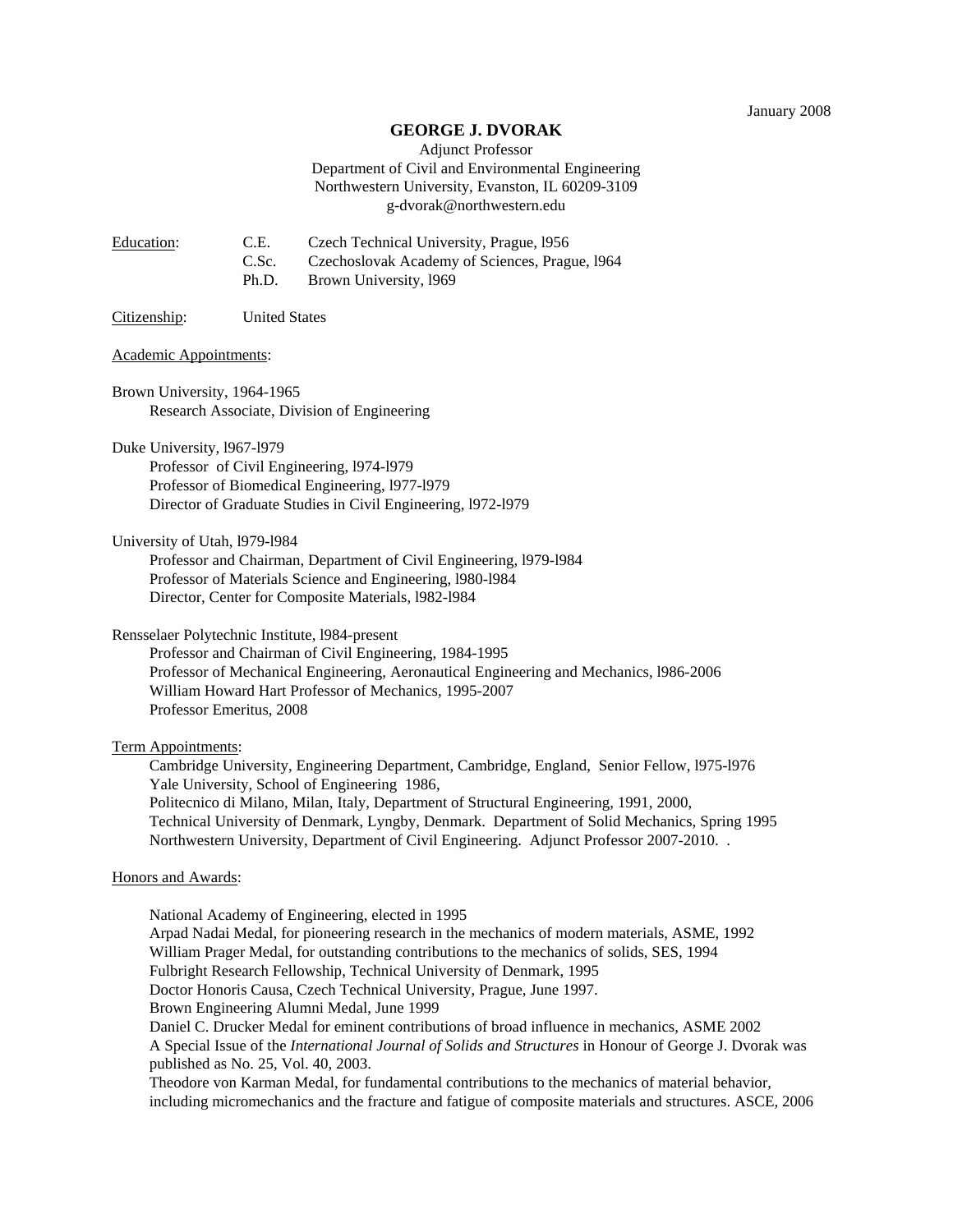George J. Dvorak Page -2-

> Visiting Fellowship, Clare Hall, Cambridge, England, elected in l975 Senior Visiting Fellowship, British Science Research Council, l975 Citation for Accomplishment of Special Merit, U. S. Army Research Office, l977, l979 Fellow, ASCE, ASME, American Academy of Mechanics, Society of Engineering Science Lecturer, Midwestern Mechanics Seminar Series, 1986 Lecturer, Southwest Mechanics Seminar Series, 1992 Invited sectional lecturer at the 1988 (Grenoble) , 1996 (Kyoto) and 2000 (Chicago) International Congresses of Theoretical and Applied Mechanics Medal of Merit for Contributions to the Development of Mechanics, Czechoslovak Academy of Science, Prague, 1992 Member, Scientific Advisory Board of the Academy of Science of the Czech Republic, 1993-1997 Member, U.S. Natl. Comm. on Theoretical and Applied Mechanics, 1994-2002

## Scientific and Professional Societies:

American Society of Civil Engineers (1967-present) Engineering Mechanics Division Committee on Properties of Materials (l972-80), Chairman (l978-80) Editorial Board, ASCE J. of the Engn. Mech. Div. (1976-78) Executive Committee (l982-86), Chairman (l984-85) Advisory Board (1986-90), Chairman (1988-89)

American Society of Mechanical Engineers (1968-present) Applied Mechanics Division, Committee on Composite Materials, Chairman (l98l-89) General Committee (l98l-89), Program Committee(1981-89)

American Academy of Mechanics (1985-present)

Society of Engineering Science (1970-present), Board of Directors (l974-77, l985-92), President (l988-89)

### Research Support:

Director, DARPA/ONR URI Program on High Temperature Advanced Structural Composites, 1988-92

Director, ARPA/ONR URI Program Mechanism-Based Design of High-Temperature Composite Structures, 1992-1997

 Principal investigator on numerous projects on many aspects of solid mechanics and mechanical behavior of materials, sponsored by AFOSR, ARO, DARPA, NSF and ONR, 1971-present.

### Other Activities:

 Chairman, llth Annual Meeting of the Society of Engineering Science, Duke University, l974. Chairman, Research Workshop on Mechanics of Composite Materials, Duke University, l978. Editor, Special Issue of the Jnl. Eng. Mech. Division, ASCE (Vol. l06, October l980) on Mechanics of Heterogeneous Media.

External Referee for a Sc.D. Submission, University of Cambridge, l982.

 Coordinator (with C. Zweben) of semiannual, one-week course on "Metal Matrix Composites" at UCLA and University of Maryland, l982-1992.

 Chairman, AMD Symposium on Mechanics of Composite Materials, ASME WAM, Boston, l983. General Chairman, Joint ASCE-ASME Summer Mechanics Conference, Albuquerque, NM, June l985. Chairman, Symposium on the Mechanics of Composite Materials, First Joint Summer Meeting of the

 Applied Mechanics Division of ASME and Society of Engineering Science, l988. Chairman, International Scientific Committee, l990 IUTAM Symposium on Inelastic Behavior of Composite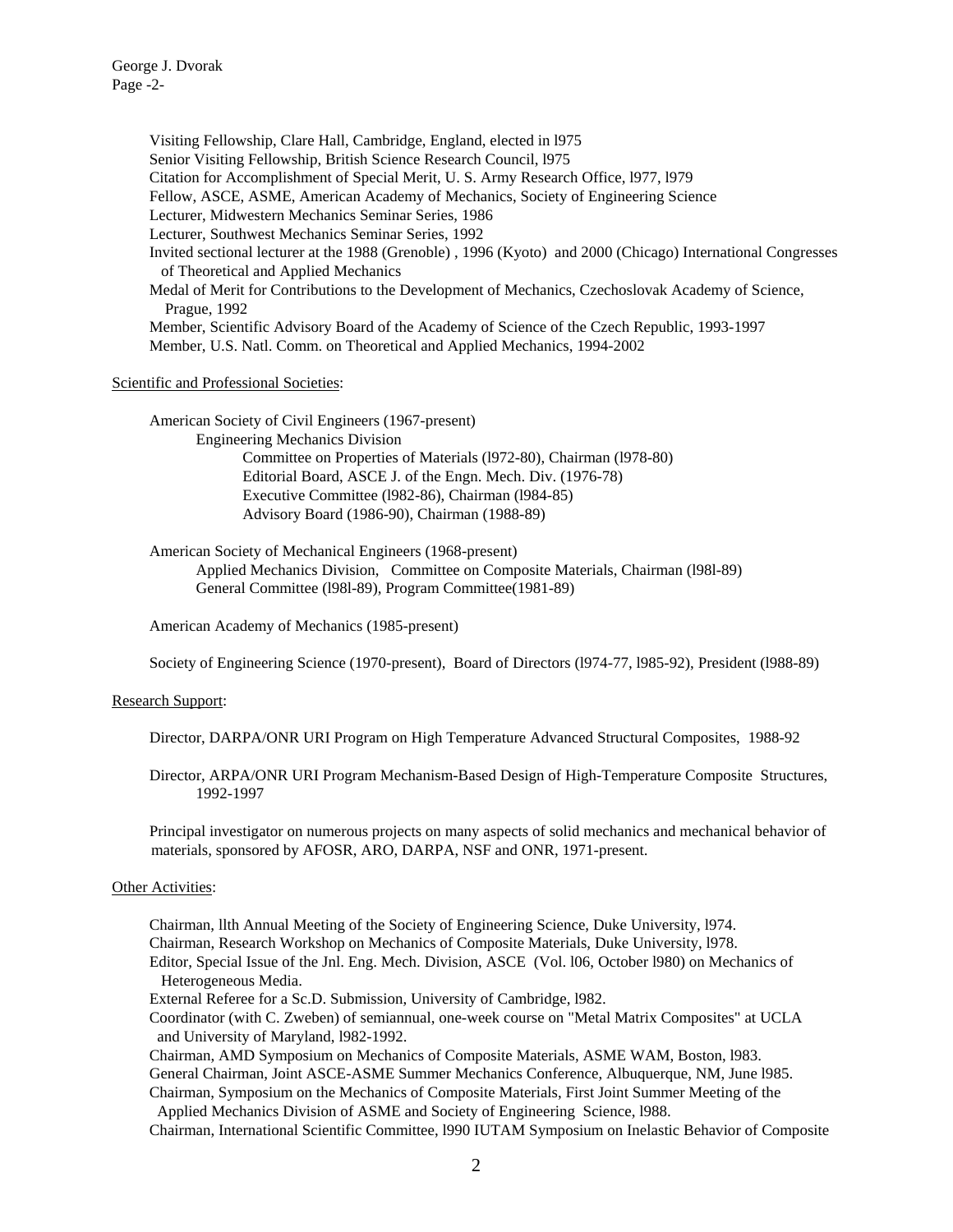George J. Dvorak Page -3-

Materials at Rensselaer Polytechnic Institute.

- Co-Chairman, International Scientific Committee, 1997 IUTAM Symposium on Transformation Problems in Composite and Active Materials, Cairo, Egypt.
- Co-chair & organizer, Symposium on Damage in Composite Materials at the ICTAM 2000, XXth Intl. Congress on Theoretical and Applied Mechanics in Chicago, July 2000

 Member of many scientific committees, for national and international conferences and symposia, including: Program Committees of l6th, l7th, and l9th Annual Meetings of the Society of Engineering Science, l979, l980, and l982.

Program Committee, 1998 U.S. National Congress of Theoretical and Applied Mechanics.

 Scientific Committee, Euromech 385 Inelastic Analysis of Structures under Variable Loads TU Aachen, Germany September 1998.

 U.S. National Committee on Theoretical and Applied Mechanics (A standing committee of the National Academy of Engineering and the National Research Council.) 1994-2002.

 Editorial Board, ASCE Journal of the Engineering Mechanics Division, 1976-78 Associate Editor, Applied Mechanics Reviews, ASME l985-1995. Associate Editor, International Journal of Plasticity, Pergamon Press,l984-2003. Associate Editor, ASME Journal of Applied Mechanics, 1989-1995. Editorial Board , Mechanics of Composite Materials and Structures, 1993-present. Editorial Board, Journal of Composite Materials, 2001-present.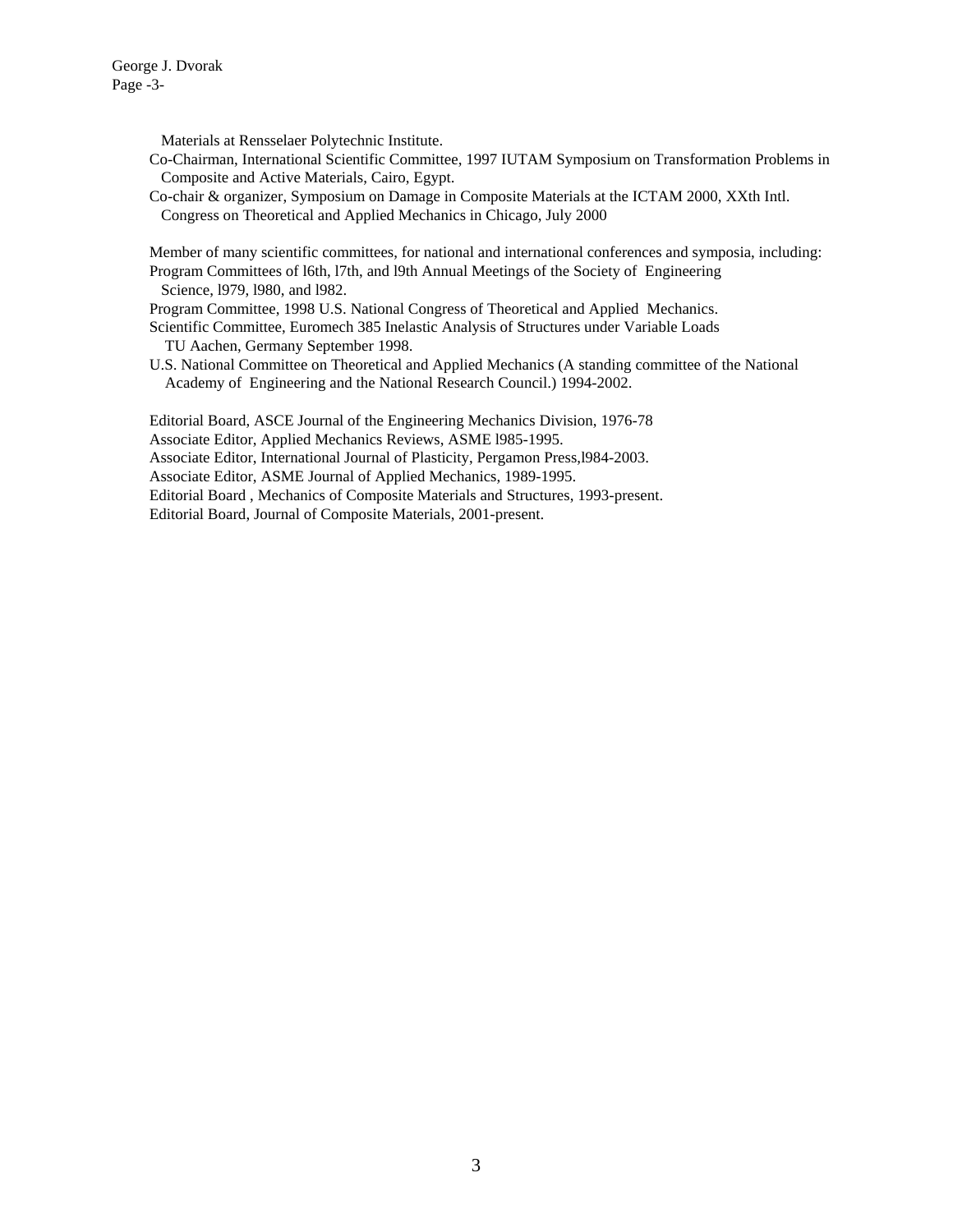# 1992-2008 PUBLICATIONS:

"Thermomechanical Stress Fields in High-Temperature Fibrous Composites: I. Unidirectional Laminates," (with T. Chen and J. Teply), Composites Science and Technology, Vol. 43, pp. 347-358, 1992.

"Thermomechanical Stress Fields in High-Temperature Fibrous Composites: II. Laminated Plates," (with T. Chen and J. Teply), Composites Sciences and Technology, Vol. 43, pp. 359-368, 1992.

"On the Thermomechanics of Composites with Imperfectly Bonded Interfaces and Damage," (with Y. Benveniste), International Journal of Solids and Structures, Vol. 29, No. 23, pp. 2907-2919, 1992.

"On Transformation Strains and Uniform Fields in Multiphase Elastic Media," (with Y. Benveniste), Proceedings of the Royal Society, London, A437, pp. 291-310, 1992.

"Transformation Field Analysis of Inelastic Composite Materials," Proceedings of the Royal Society, London, A437, pp. 311-326, 1992.

"On Some Exact Results in Thermoplasticity of Composite Materials," Special Issue of the Journal of Thermal Stresses in Honor of Bruno Boley, Vol. 15, pp. 211-228, 1992.

"Fracture of Fibrous Metal Matrix Composites-IV. Plastic Zones, Local Stresses and Fracture Strength," (with J. Zarzour and Y. Benveniste), Engineering Fracture Mechanics, Vol. 42, No. 3, pp. 501-517, 1992.

"Dimensional Stability of Metal-Matrix Laminates," (with Y.A. Bahei-El-Din and J.F. Wu), Composites Science and Technology, Vol. 43, pp. 207-219, 1992.

"Uniform Fields and Universal Relations in Piezoelectric Composites," with Y. Benveniste), Journal of Mechanics and Physics of Solids, Vol. 40, #6, pp. 1295-1312, 1992.

"Mori-Tanaka Estimates of the Overall Elastic Moduli of Certain Composite Materials," (with T. Chen and Y. Benveniste), Journal of Applied Mechanics, Vol. 59, No. 3, pp. 539-546, 1992.

"Some Remarks on a Class of Uniform Fields in Fibrous Composites," (with Y. Benveniste), Journal of Applied Mechanics, Vol. 59, No. 4, pp. 1030-1032, 1992.

"On Some Exact Results for Disordered Elastic Media," AMD-Vol. 147, Macroscopic Behavior of Heterogeneous Materials from the Microstructure, ASME, pp. 85-93, 1992.

"Analysis of the Stress Field in Damaged Fibrous Composite Laminates," (with A. Kaveh-Ahangar), AMD-Vol. 150/AD-Vol. 32, Damage Mechanics in Composites, ASME, pp. 53-69, 1992.

"Dimensional Stability of Metal Matrix Laminates," (with Y.A. Bahei-El-Din and J.F. Wu), Composites Science and Technology, Vol. 43, pp. 207-219, 1992.

"Finite Deformation Constitutive Relations for Elastic-Plastic Fibrous Metal Matrix Composites," (with N. Fares), ASME Journal of Applied Mechanics, Vol. 60, pp. 619-625, 1993.

"Optimal Eigenstrain Fields in Thick-Walled Composite Cylinders," (with P. Prochazka), Mechanics of Thick Composites, AMD Vol. 162, pp. 159-182, 1993.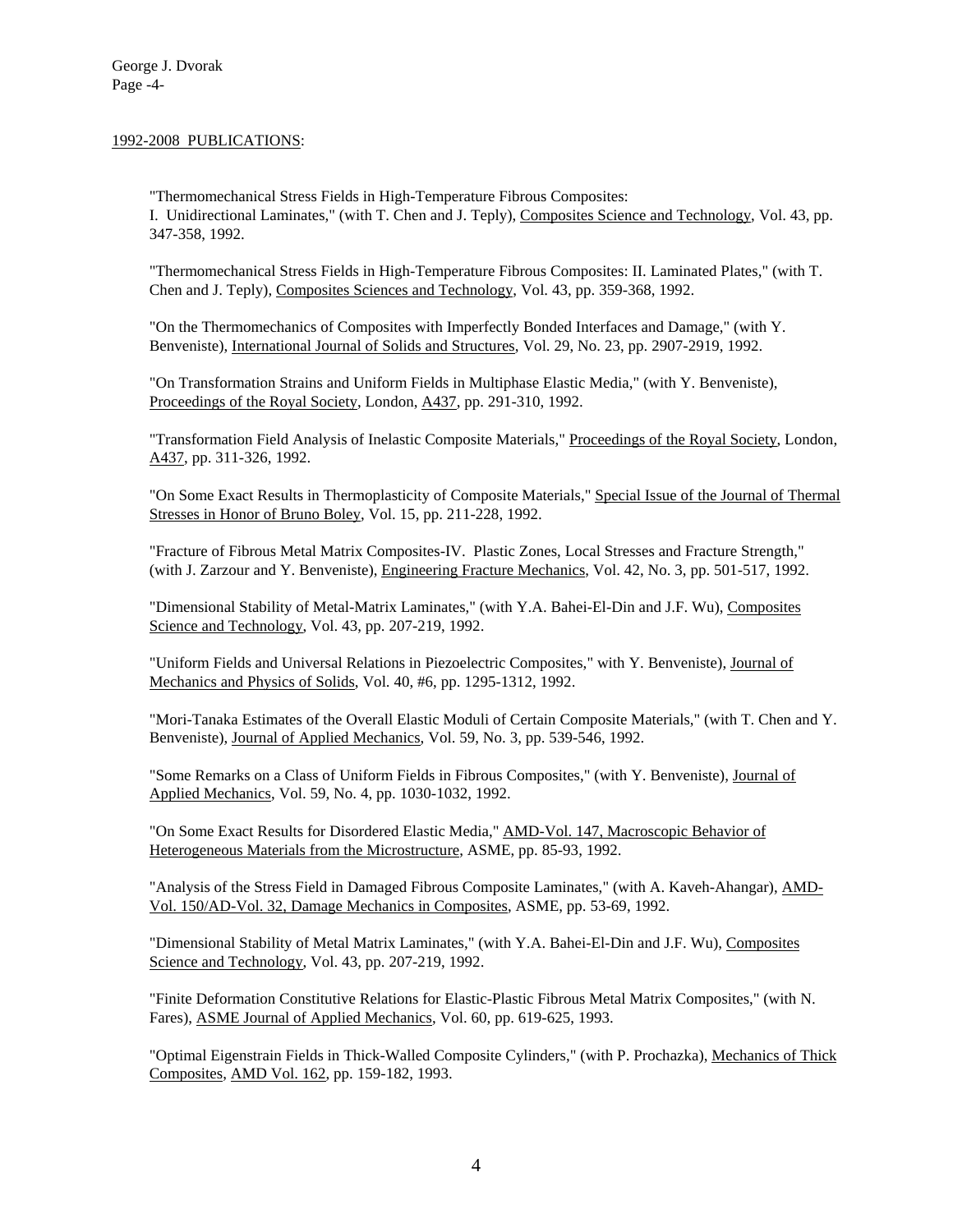Papers and Book Chapters - continued:

"Experimental Study of Inelastic Behavior of Metal-Matrix Composites," (with H. Nigam and Y.A. Bahei-El-Din), CANCAM'93, Proceedings of the 14th Canadian Congress of Applied Mechanics, Queen's University, Kingston, Vol. 2, pp. 541-542, 1993.

"ASME 1992 Nadai Lecture: Micromechanics of Inelastic Composite Materials: Theory and Experiment," ASME Journal of Engineering Materials and Technology, Vol. 115, pp. 327-338, October 1993.

"Inelastic Analysis of Laminated Plates by Transformation Field Analysis," (with J.R. Zuiker), Proceedings of the Air Force TMC Conference, San Diego, CA, in Titanium Metal Matrix Composites II, P.R. Smith and W.C. Revelos, Eds., USAF WL-TR-93-410, pp. 326-343, June 1993.

"Implementation of the Transformation Field Analysis for Inelastic Composite Materials," (with Y.A. Bahei-El-Din and A.M. Wafa), Computational Mechanics, Vol. 14, pp. 201-228, 1994.

"The Effective Properties of Functionally Graded Composites-I. Extension of the Mori-Tanaka Method to Linearly Varying Fields," (with J.R. Zuiker), Composites Engineering, Vol. 4, No. 1, pp. 19-35, 1994.

"The Modeling of Inelastic Composite Materials with the Transformation Field Analysis," (with Y.A. Bahei-El-Din and A.M. Wafa), Modeling and Simulation in Materials Science and Engineering, Vol. 2, pp. 571-586, 1994.

"An Experimental Investigation of Elastic-Plastic Behavior of a Fibrous Boron-Aluminum Composite: I. Matrix-Dominated Mode," (with H. Nigam and Y.A. Bahei-El-Din), International Journal of Plasticity, Vol. 10, No. 1, pp. 23-48, 1994.

"An Experimental Investigation of Elastic-Plastic Behavior of a Fibrous Boron-Aluminum Composite: II. Fiber-Dominated Mode," (with H. Nigam and Y.A. Bahei-El-Din), International Journal of Plasticity, Vol. 10, No. 1, pp. 49-62, 1994.

"Mechanics of Hot Isostatic Pressing of a SiC/Ti Composite," Mechanics in Materials Processing and Manufacturing, edited by T.J. Moon and M.N. Ghasemi Nejhad, AMD-Vol. 194, American Society of Mechanical Engineers, New York, 1994, pp. 185-201.

"The Effective Properties of Composite Materials with Constant Reinforcement Density by the Linear Mori-Tanaka Method," (with J. Zuiker), Journal of Engineering Materials and Technology, Vol. 116, pp. 428-437, ASME, 1994.

"Computer-Aided Modeling Tools for Composite Materials," (with M.W. Beall, J. Fish, M.S. Shephard, K.L. Shek and R. Wentorf), Ceramic Engineering and Science Proceedings: 18th Annual Conference on Composites and Advanced Materials - A, pp. 436-443, Westerville, Ohio, The American Ceramic Society, 1994.

"Rate Effects in Hot Isostatic Pressing of a Unidirectional SiC/Ti Composite, (with Y.A. Bahei-El-Din), Proceedings of the Symposium on Inelasticity and Micromechanics of Metal Matrix Composites, Seattle, Washington, (edited by G.Z. Voyiadjis and J.W. Ju), pp. 3-23, 1994.

"Fatigue Damage and Shakedown in Metal Matrix Composite Laminates," (with D.C. Lagoudas and C.-M. Huang), Mechanics of Composite Materials and Structures, Vol. 1, pp. 171-202, 1994.

"Initial Failure Maps for Ceramic & Metal Matrix Composite Laminates," (with M. Sejnoha), Proceedings of U.S.-Europe Workshop on Fracture and Damage of Quasi-Brittle Materials, Prague, edited by Z.P. Bazant, Z. Bittnar, M. Jirasek, and J. Mazars, E & FN Spon, an imprint of Chapman & Hall, pp. 575-2588, 1995.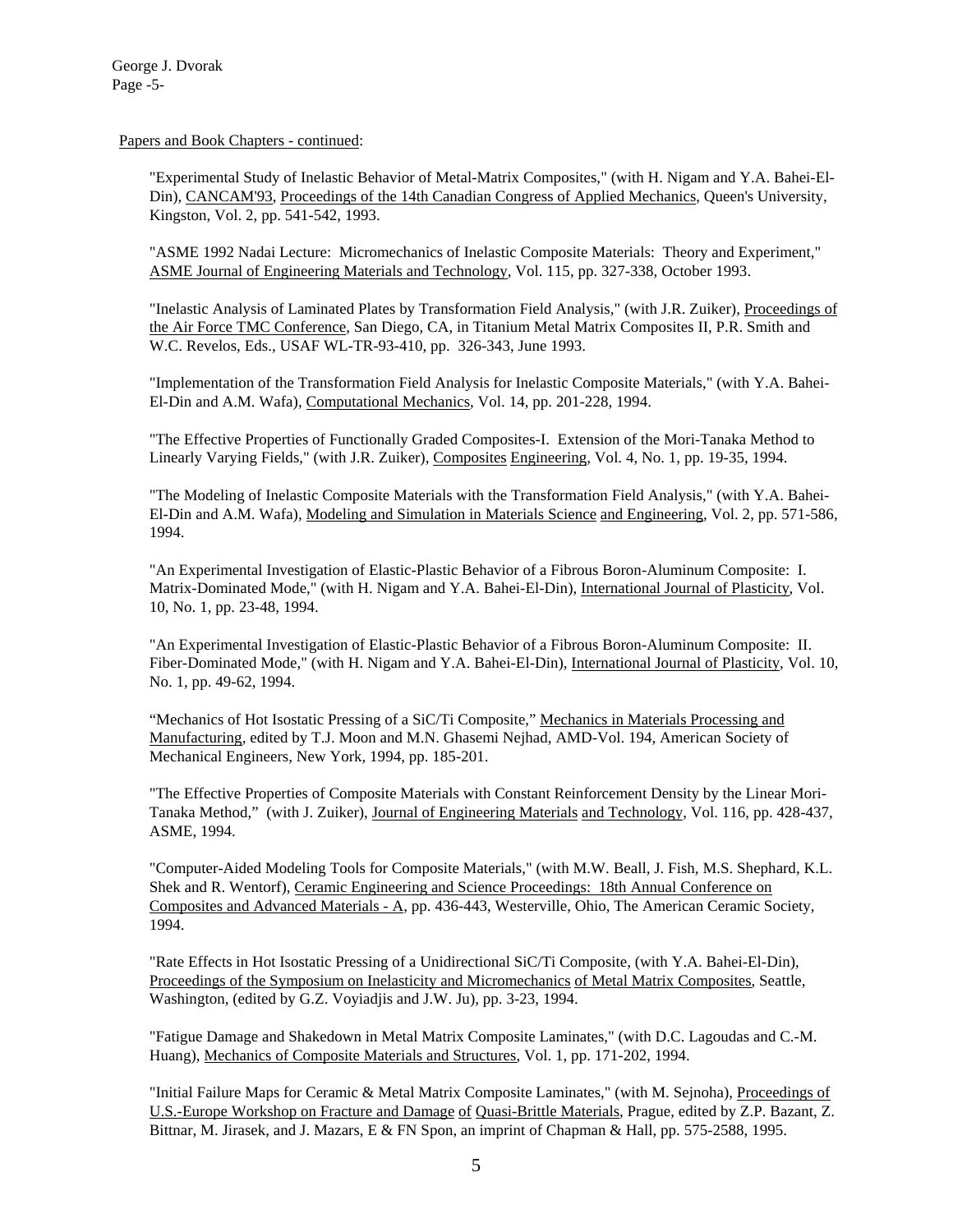Papers and Book Chapters - continued:

 "Effective Local Properties for Modeling of Functionally Graded Composite Materials," (with J. Zuiker), IUTAM/ISIMM Symposium on Anisotropy, Inhomogeneity and Nonlinearity in Solid Mechanics, University of Nottingham, August 1994, England, Kluwer Acad. Publ., pp. 103-108, 1995

"Mechanics of Hot Isostatic Pressing of a Unidirectional SiC/Ti Composite," (with Y.A. Bahei-El-Din), Acta Metallurgica et Materialia, Vol. 43, No. 7, pp. 2531-2539, 1995.

"Transformation Analysis of Inelastic Laminates," (with Y.A. Bahei-El-Din), IUTAM Symposium on Microstructure-Property Interactions in Composite Materials, Aalborg University, Denmark, August 1994, (Kluwer Academic Publishers), pp. 89-100, 1995.

"Initial Failure Maps for Fibrous CMC Laminates," (with M. Sejnoha), Journal of The American Ceramic Society, Vol. 78, No. 1, pp. 205-210, 1995.

"Coupling in the Mechanical Response of Functionally Graded Composite Materials," (with J.R. Zuiker), Mechanics and Materials for Electronic Packaging, edited by M.L. Dunn, M. Taya and M. Saka, AMD-Vol. 193, ASME, pp. 73-80, 1994.

"Mechanics of Hot Isostatic Pressing in Intermetallic Matrix Composites," (with Y.A. Bahei-El-Din and J.F.-Wu), Journal of Materials Science, Vol. 30, pp. 1-23, 1995.

"Modeling of Thermomechanical Fatigue in  $(0/±45/90)$ <sub>s</sub> Sigma/TIMETAL-21S Laminates," (with Y.A. Bahei-El-Din, H. Nigam and A.M. Wafa), Life Prediction Methodology for Titanium Matrix Composites, ASTM STP 1253, edited by W.S. Johnson, J.M. Larsen and B.N. Cox, American Society for Testing and Materials, Philadelphia, Pennsylvania, pp. 328-356, 1995.

 "Isothermal Fatigue of Sigma/Timetal 21S Laminates - I. Experimental Results," (with H. Nigam and Y.A. Bahei-El-Din), Mechanics of Composite Materials and Structures, Vol. 4, No. 2, 113-130, 1997.

 "Isothermal Fatigue of Sigma/Timetal 21S Laminates - II. Modeling and Numerical Analysis," (with Y.A. Bahei-El-Din), Mechanics of Composite Materials and Structures, Vol 4, No. 2, 131-158, 1997.

 "Inelastic Composite Materials, Transformation Analysis and Experiments," (with Y.A. Bahei-El-Din), Continuum Micromechanics, edited by P. Suquet, CISM Courses and Lectures, International Centre for Mechanical Sciences, Udine, Italy, pp. 1-59, Springer Verlag, NY, 1996.

"Initial Failure Maps for Ceramic and Metal Matrix Composite Laminates," (with M. Sejnoha), Modeling and Simulation in Materials Science and Engineering, Vol. 4, pp. 553-580, 1996.

"Thick-Walled Composite Cylinders with Optimal Fiber Prestress" (with P. Prochazka), Composites Part B, Vol. 27B, 643-649, 1996.

"Pseudoplasticity of Fibrous Composite Materials: Inelastic Response of Laminates with Intefacial decohesion," (with M. Sejnoha and M. Srinivas) Micromechanics of Plasticity and Damage of Multiphase Materials, edited by A. Pineau and A. Zaoui, Kluwer Academic Publishers, Dordrecht, pp. 43-50, 1996

"Mechanism-based Design of Composite Structures" (with S. Adjerid, M. Beall, J. Fish, J. Flaherty, J. Hudson, K. Shek, M. Shephard and R. Wentorf) AD-Vol. 51/MD-Vol.73 Proc. ASME Aerospace and Materials Divisions, ed. by W.S. Chan, et al., ASME 1996, pp. 271-281.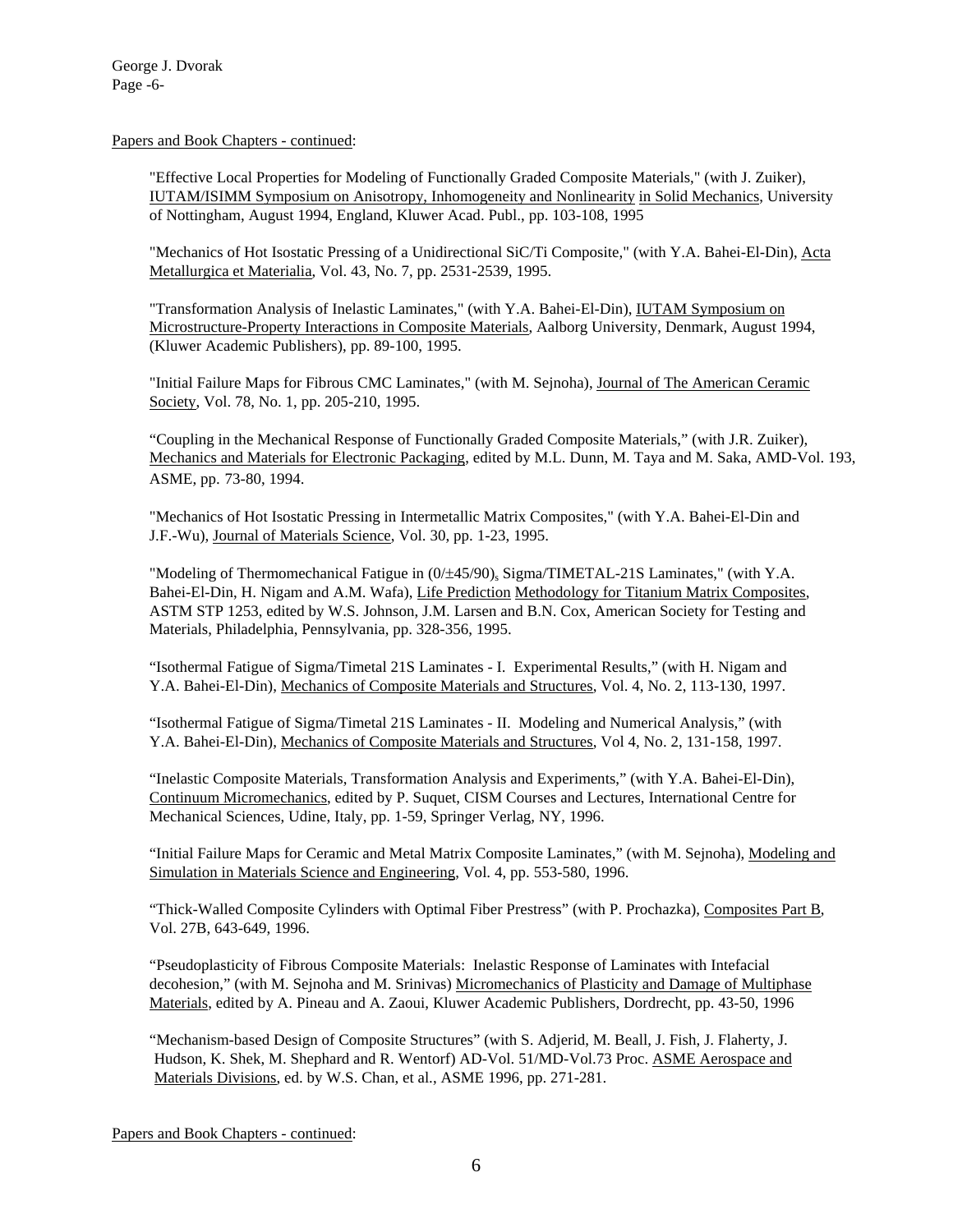"Damage Accumulation during Isothermal Fatigue of Ti-SiC Laminates," (with P. Lipetzky and N. Stoloff) Scripta materialia, Vol. 15, No. 9, pp. 1089-1094, 1996

"Tensile Properties of a  $SiC_f/SiC$  Composite, (with P. Lipetzky, and N. Stoloff), Materials Science and Engineering A216, pp. 11-19, 1996.

"High-Temperature Cylindrical Specimen Grip for Biaxial Loading," (with P. Lipetzky and N. Stoloff), Rev. Sci. Instrum. 67 (5) pp. 1989-1992, May 1996.

"Thermomechanics of Heterogeneous Media," Journal of Thermal Stresses, 20, 799-817, 1997.

 "Micromechanical Theories" (with Y.A. Bahei-El-Din and J. Zuiker),Chapter 3 in Titanium Matrix Composites, edited by S. Mall and T. Nicolas, Technomic Publishing, Lancaster, PA, 1997, pp. 69-111.

 "On Micromechanics of Inelastic and Piezoelectric Composites," (with Y. Benveniste), in Theoretical and Applied Mechanics 1996, edited by T. Tatsumi, E. Watanabe, and T. Kambe, Elsevier Science B.V., pp. 217-237, 1997.

"Mechanism-based Design of Composite Structures: Program Overview and Accomplishments," Ceramic Engineering & Science Proceedings, Vol. 18, Issue 4, 299-306, 1997.

"Software Framework for Mechanism-based Design of Composite Structures," (with R. Wentorf, M.S. Shephard, J. Fish, M.W. Beall, R. Collar, and K.-L. Shek), Ceramic Engineering & Science Proceedings, Vol 18, Issue 4, 307-334, 1997.

"Modeling and Simulation of Failure Processes in Composites," (with J. Fish, K. Shek, S. Gomaa, M.S. Shephard, W.E. Bachrach and A.M. Wafa), Ceramic Engineering & Science Proceedings, Vol, 18, Issue 4, 323-330, 1997.

"Multiaxial Response of Woven Continuous-Fiber Composites," (with P. Lipetzky, and N.S. Stoloff), Ceramic Engineering & Science Proceedings, Vol. 18, Issue 4, 347-354, 1997.

"Atmospheric Effects on High-Temperature Lifetime of Ceramic Composites," (with P. Lipetzky, and N.S. Stoloff), Ceramic Engineering & Science Proceedings, Vol. 18, Issue 4, 355-362, 1997.

 "Micromechanical Models for Graded Composite Materials," (with T. Reiter and V. Tvergaard), Journal of the Mechanics and Physics of Solids, Vol. 45, No. 8, 1281-1302, 1997.

 G.J. Dvorak and Y.A. Bahei-El-Din editors, "IUTAM Symposium on Transformation Problems in Composite and Active Materials," Kluwer academic Publishers, Dordrecht, 317 pp., 1998.

 "Micromechanical Models for Graded Composite Materials II-Thermomechanical Loading," (with T. Reiter) Journal of the Mechanics and Physics of Solids, 46(9) 1655-1674, 1998.

 "Composite Model for Basic Creep of Concrete," (with S. Baweja and Z.P. Bazant), ASCE Journal of Engineering Mechanics Division, 124(9), 959-965, 1998.

"Micromechanical Modeling of Functionally Graded Materials," (with T. Reiter) in Transformation Problems in Composite and Active Materials, edited with Y.A. Bahei-El-Din. Proc. IUTAM Symposium, in Cairo, Egypt, March 1997, Kluver Academic Publishers, pp. 173-184, 1998.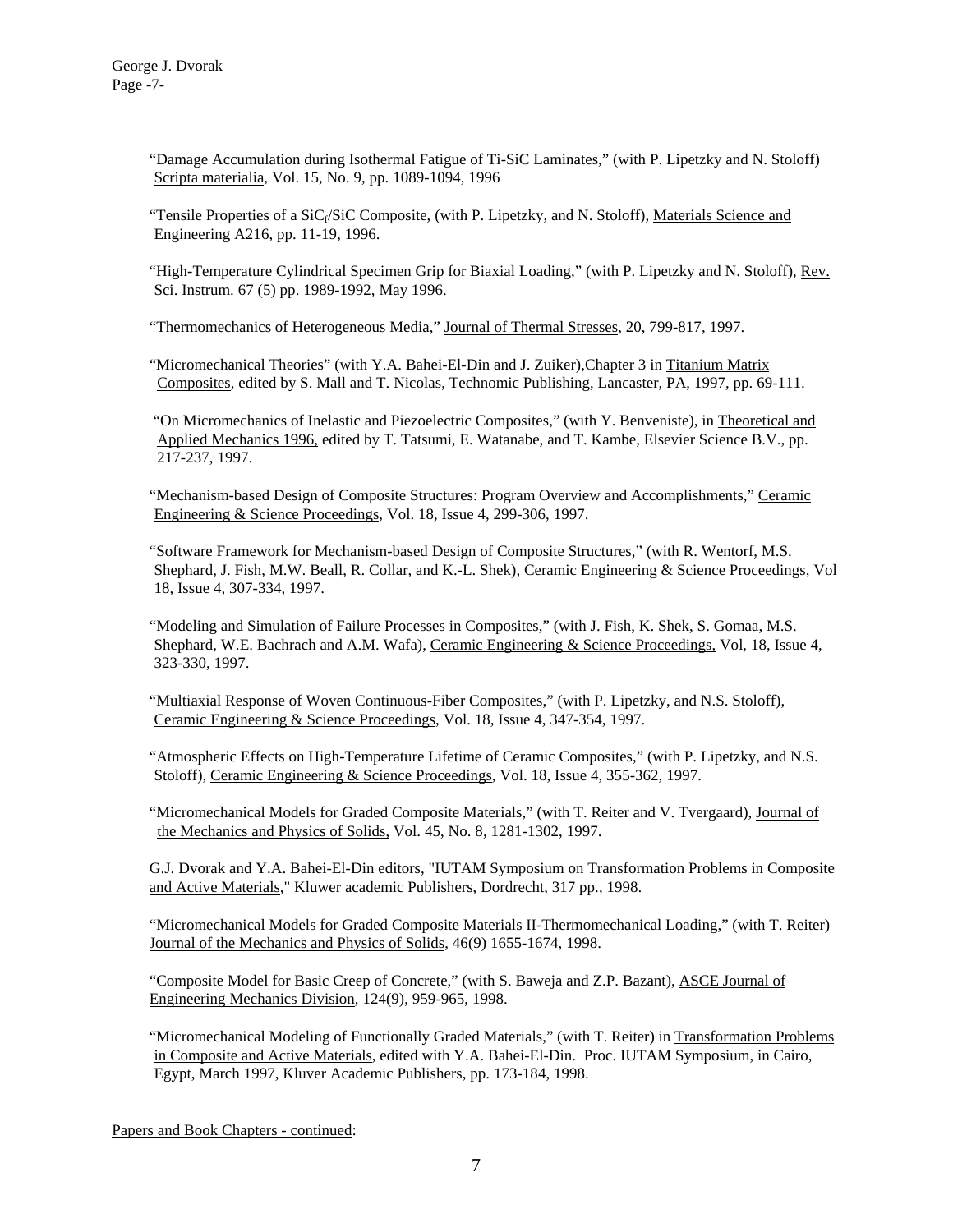"Submerged cylindrical laminates with optimal fiber prestress," IUTAM Symposium on Transformation Problems in Composite and Active Materials, edited with Y.A. Bahei-El-Din, Kluwer Academic Publishers, pp. 209-220, 1998.

"Energy released by interfacial decohesion in a two-phase composite system," in Recent Advances in Mechanics of Aerospace Structures and Materials, AD-56 edited by B.V. Sankar, ASME, New York, 1998, pp.13-22.

G.J. Dvorak, editor, "Research Trends in Solid Mechanics, a Report from the U.S. National Committee on Theoretical and Applied Mechanics," Elsevier Science Ltd., Oxford, 422 pp., 1999. Also published in Intl. Jnl. Solids and Structures, Vol. 37(1&2) 2000.

"Size effects in fracture of unidirectional composite plates," Special Issue of International Journal of Fracture on size effect problems, 95, 89-101, 1999. Also Published in Fracture Scaling, (Z. P. Bazant and Y. Rajapakse, editors) Kluver Academic Publishers, Dordrecht.

"Micromechanics of Inelastic Composite Materials," (with Y.A. Bahei-El-Din) Chapter 1. 14 in Vol. I: Fiber Reinforcement and General Theory of Composites (ed. By tsu-Wei Chou), of Comprehensive Composite Materials, (A. Kelly and C. Zweben, editors), Elsevier Science 2000, pp. 403-430.

"Design and Fabrication of Submerged Cylindrical Laminates-I," (with P. Prochazka and M.V. Srinivas), International Journal of Solids and Structures, (36) 26, 3917-3944, 1999.

"Design and Fabrication of Submerged Cylindrical Laminates: II Effect of Fiber Prestress," (with M.V. Srinivas, and P. Prochazka), International Journal of Solids and Structures, (36) 26 3945-3976, 1999.

"New Estimates of Overall Properties of Heterogeneous Solids," (with M.V. Srinivas) Journal of the Mechanics and Physics of Solids, Vol. 47(4), pp. 899-920, 1999.

"Executive summary" for Research Trends in Solid Mechanics, a Report from the U.S. National Committee on Theoretical and Applied Mechanics, Intl. Jnl. Solids and Structures, 37(1&2) 1-11. 2000. Also published in book edition of the Report, (ISBN: 0-08-043572-6) Elsevier, Oxford.

"Composite materials: Inelastic behavior, damage, fatigue and fracture," Intl. Jnl. Solids and Structures, 37(1&2), 155-170, 2000.

"Shakedown and Fatigue Damage in Metal Matrix Composites," in Inelastic Analysis of Structures under Variable Repeated Loads, (ed. by D. Weichert and G. Maier) Kluver Academic Publishers, 2000.

"Adhesive Joints for Thick Composite Laminates," (with J. Zhang and O. Canyurt) Proc. 23rd Annual Meeting of the Adhesion Society, , (ed. by Gregory Anderson), ISSN 1086-9506, pp. 389-391, 2000.

"Prestressed Adhesive Strap Joints for Composite Laminates," (with J. Zhang and O. Canyurt) Proc. 23rd Annual Meeting of the Adhesion Society, (ed. by Gregory Anderson) ISSN 1086-9506, pp. 186-187, 2000.

"Effect of Fiber Prestress on Residual Stresses and Onset of Damage in Symmetric Laminates," (with A. Suvorov), Composites Science and Technology, 60, 1929-1939, 2000.

"New Adhesive Joints for Thick Composite Laminates," (with Y. A. Bahei-El-Din), Composites Science and Technology, 61, 19-40, 2001.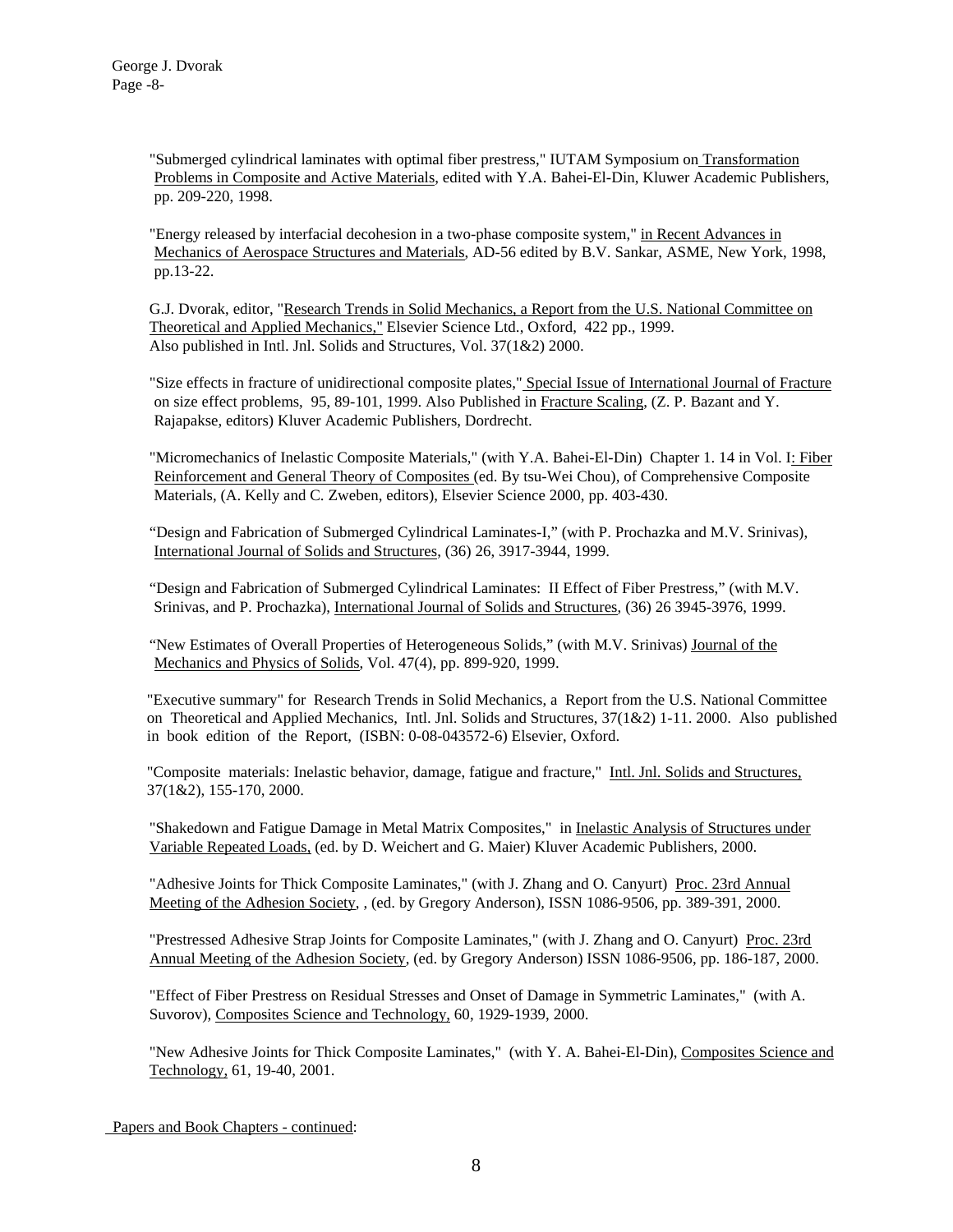"Adhesive Tongue and Groove Joints for Thick Composite Laminates," (with J. Zhang and O. Canyurt), Composites Science and Technology, 61, 1123-1142, 2001.

"Adhesive Tongue and Groove Joints for Thick Composite Laminates," (with J. Zhang and O. Canyurt), Composites Science and Technology, 61, 1123-1142, 2001.

"Damage evolution and prevention in composite materials," Mechanics for the New Millenium Proceedings of ICTAM 2000, the 20th International Congress of Theoretical and Applied Mechanics. (ed. by H. Aref and J. W. Phillips), Kluver Academic Publishers, pp. 197-210. 2001.

"Optimized Fiber Prestress for Reduction of Free Edge Stresses in Composite Laminates," (with A. Suvorov), Intl. Jnl. Solids and Structures, 38, 6751-6786, 2001.

"Transformation Field Analysis of Damage Evolution in Composite Materials, (with J. Zhang), Jnl. of the Mechanics and Physics of Solids - the Jean-Paul Boehler Memorial Volume) 49, 2517-2541. 2001,

"Optimal Design of Prestressed Laminate/Ceramic Plate Assemblies," (with A. Suvorov), Meccanica 36, 87- 109, 2001. (Special issue for the 70th birthday of Professor Giulio Maier).

 "Transformation field analysis of composite materials." Handbook of Materials Behavior Models, (edited by Jean Lemaitre), Section 10.5, Academic Press, 2001, pp. 996-1003.

 "Evolution of interfacial decohesion in particulate composites," (with J. Zhang) in Three-Dimensional Effects in Composite and Sandwich Structures, (ed. by Y. D. S. Rajapakse) AMD vol. 248, ASME, New York, pp. 69-80., 2001.

"Damage control in composite laminates, " (with A. P. Suvorov) in Three-Dimensional Effects in Composite and Sandwich Structures, (ed. by Y. D. S. Rajapakse) AMD vol. 248, ASME, New York, pp. 107-116, 2001.

"Stress Relaxation in Prestressed Composite Laminates, (with A. Suvorov), ASME J. Applied Mechanics, 69**,** 459-469, 2002..

"Stress redistribution in skin/flange assemblies," (with K. Matous), Mechanics of Advanced Materials and Structures, **9,** 257-272, 2002.

"Design of prestressed skin-flange assembly," (with K. Matous) Journal of Sandwich Materials and Structures*.* 4, 367-387, 2002.

"Rate forms of the Eshelby and Hill tensors, " (with A. Suvorov) Intl. Jnl. Solids and Structures, 39 (22), 5659-5678, 2002.

 "Optimization of electomagnetic absorption in laminated composite plates," (with K. Matous) IEEE Transactions on Magnetics, 39**(**3), 1827-1835, 2003.

"Analysis of elastic and viscoelastic prestressed composite laminates*,"* (with A. Suvorov) Proceedings of 6th International Conference on Sandwich Structures, 842-850, 2003.

"Analysis of elastic and viscoelastic prestressed composite laminates," Proc. 6<sup>th</sup> Intl. Conf. Sandwich Structures, ed. by J. R> Vinson, Y. D. S. Rajapakse and L. A. Carlsson, CRC Press, 942-850, 2003.

"Analysis of tongue-and-groove joints for thick laminates, (with K. Matous) Composites B, 35, 609-617., 2004.